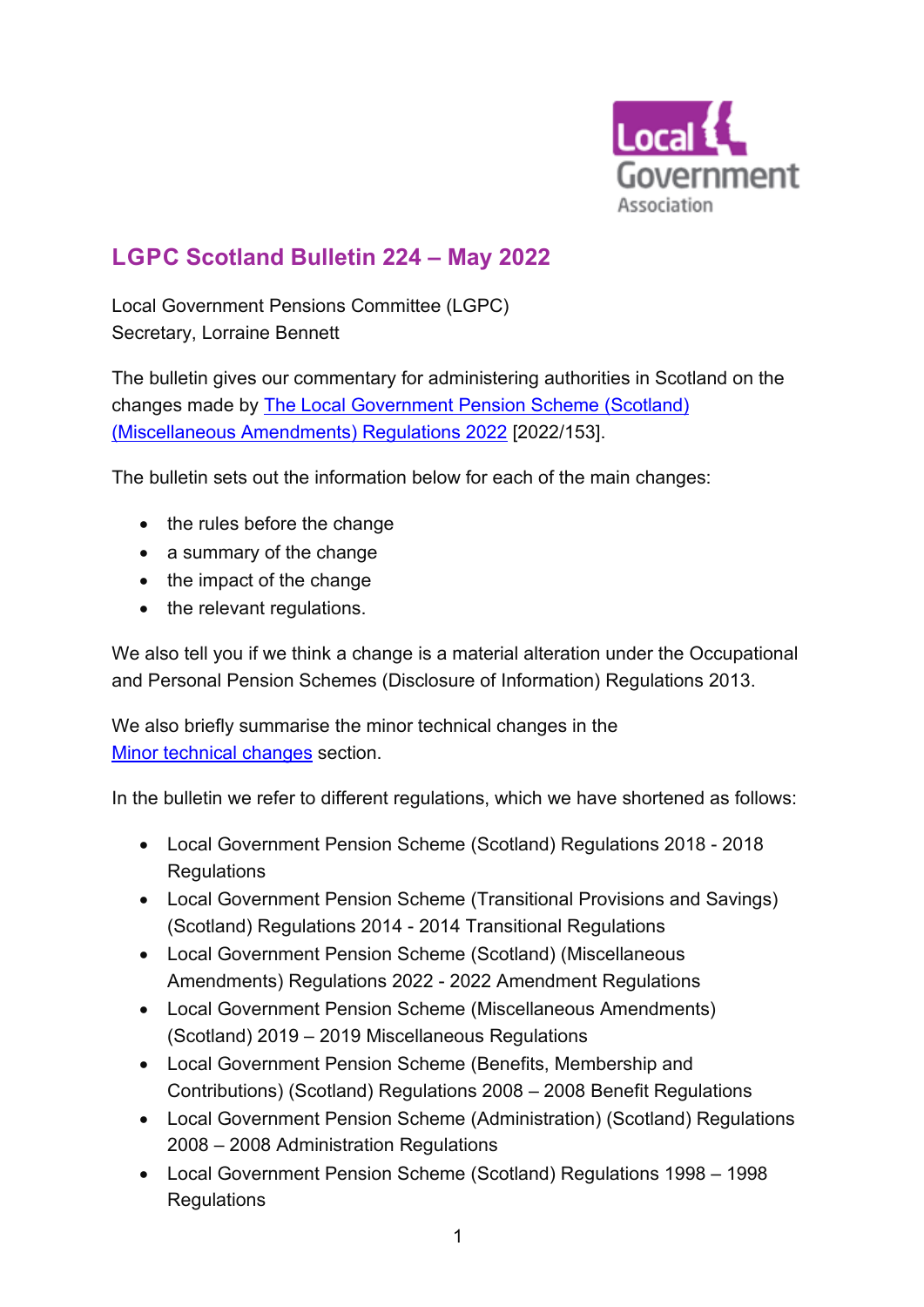• Occupational and Personal Pension Schemes (Disclosure of Information) Regulations 2013 - Disclosure Regulations 2013.

# Index

<span id="page-1-0"></span>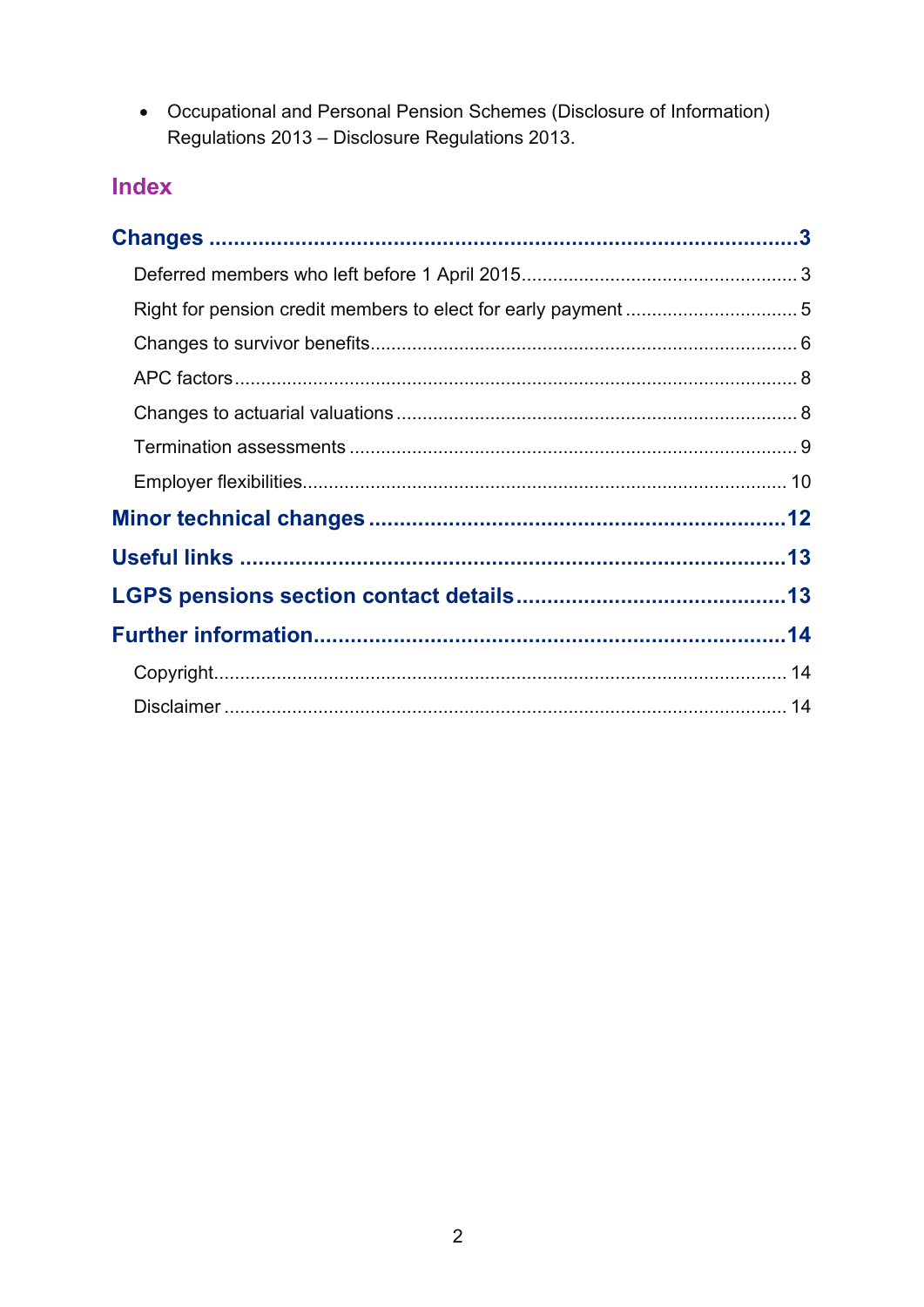## **Changes**

### <span id="page-2-0"></span>**Deferred members who left before 1 April 2015**

#### **Summary before the changes**

The 2019 Miscellaneous Regulations provided deferred members who left before 1 April 2015 with a new right to elect for early payment. This took effect from 1 June 2018.

The intention of the new right was to allow these members the option to elect to receive early payment at a reduced rate on or after age 55 without needing the employer's consent.

Members may elect for early payment under the new right where:

- the deferred benefits have not come into payment
- the member is not an active member in employment from which the benefits arose, and
- the member is age 55 or over.

The new right is in addition to the existing rights members already had to elect for early payment. The new right did not replace or modify those existing rights.

#### Issues with the new right

The drafting of the new right caused several issues.

Firstly, it provides that members who become entitled to deferred benefits on opting out in an employment are eligible to elect under the new right while in the same employment. We understand this is not the intention.

Secondly, it is also silent in the following areas:

- whether the right also refers to immediate payment of retirement grants
- how members make the election
- when you put the benefits into payment
- how you treat the reductions for early payment when calculating death benefits
- whether employers can waive any of the reductions for early payment
- whether and how you apply the 'rule of 85' protections
- whether you can reduce the benefits for early payment below the 'requisite benefits' for members who left before 1 April 2009. The requisite benefits mean:
	- Female members final pay x 1/80 x membership from 6 April 1978 to 31 March 1996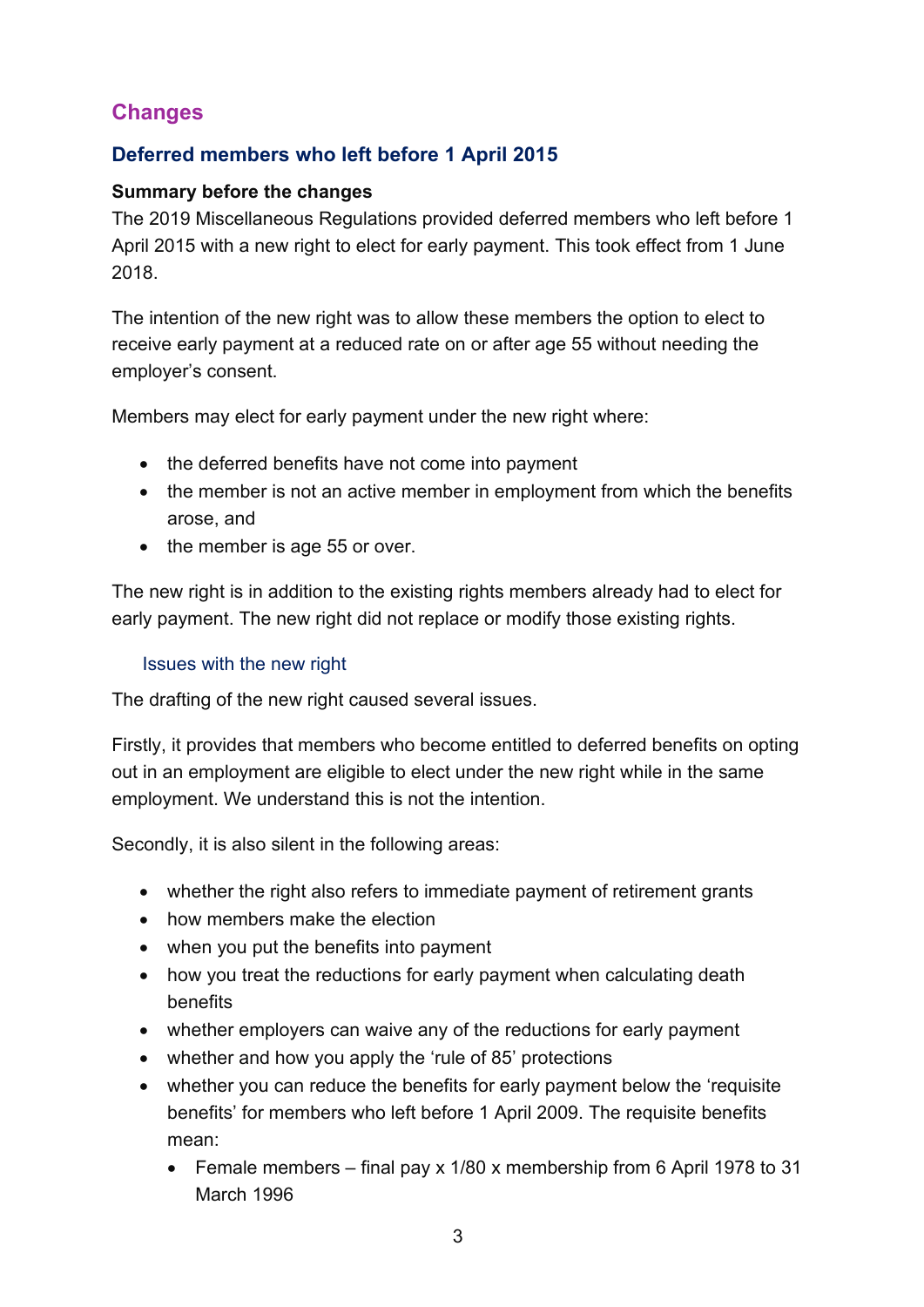• Male members – final pay x 1/80 x membership from 17 May 1990 to 31 March 1996.

#### **Changes from 1 June 2022, but with effect from 1 June 2018**

The 2022 Amendment Regulations resolve these issues with effect from 1 June 2018. The regulations confirm the following for members who elect under the new right:

- Members who become entitled to deferred benefits on opting out in an employment are not eligible to elect for payment of those benefits while in the same employment.
- Retirement grants, if applicable, are also payable.
- Members make an election by notice in writing to the appropriate administering authority.
- You put the benefits into payment from the date of the election.
- When calculating death benefits, you treat the reduction for early payment as if it was a reduction under the relevant earlier regulations. This means the reduction will be ignored if it would have been had the member elected under the existing rights, rather than the new right.
- Employers cannot decide to waive any of the reductions for early payment. Scottish Public Pensions Agency confirmed in the consultation document that:

"Where the member elects under the new route, the former employer will not have any discretionary powers to reduce or eliminate the reduction for early payment. Scottish Ministers are of the view that where employers wish to reduce or eliminate reductions, the member's election can instead be made under the existing routes under the earlier regulations."

- You apply paragraph 1(4) of schedule 2 to the 2014 Transitional Regulations to members aged under 60 who qualify for rule of 85 protections. Paragraph 1(4) provides that where the member meets the rule of 85 before 60, you must instead treat the member as meeting it at 60.
- You apply paragraph 1(3) of schedule 2 to the 2014 Transitional Regulations to members aged 60 or over who qualify for rule of 85 protections. Paragraph 1(3) provides that where the member meets the rule of 85, you do not apply a reduction to protected benefits. If the member does not meet the rule of 85, you calculate the reduction by reference to the date they would meet it, or age 65 if earlier. Where the member was 60 or over on 31 March 2020, protected benefits mean pre-April 2020 benefits. Otherwise, it means pre-April 2008 benefits. Unlike paragraph 1(4), paragraph 1(3) does not apply a minimum age on which the rule of 85 can be met.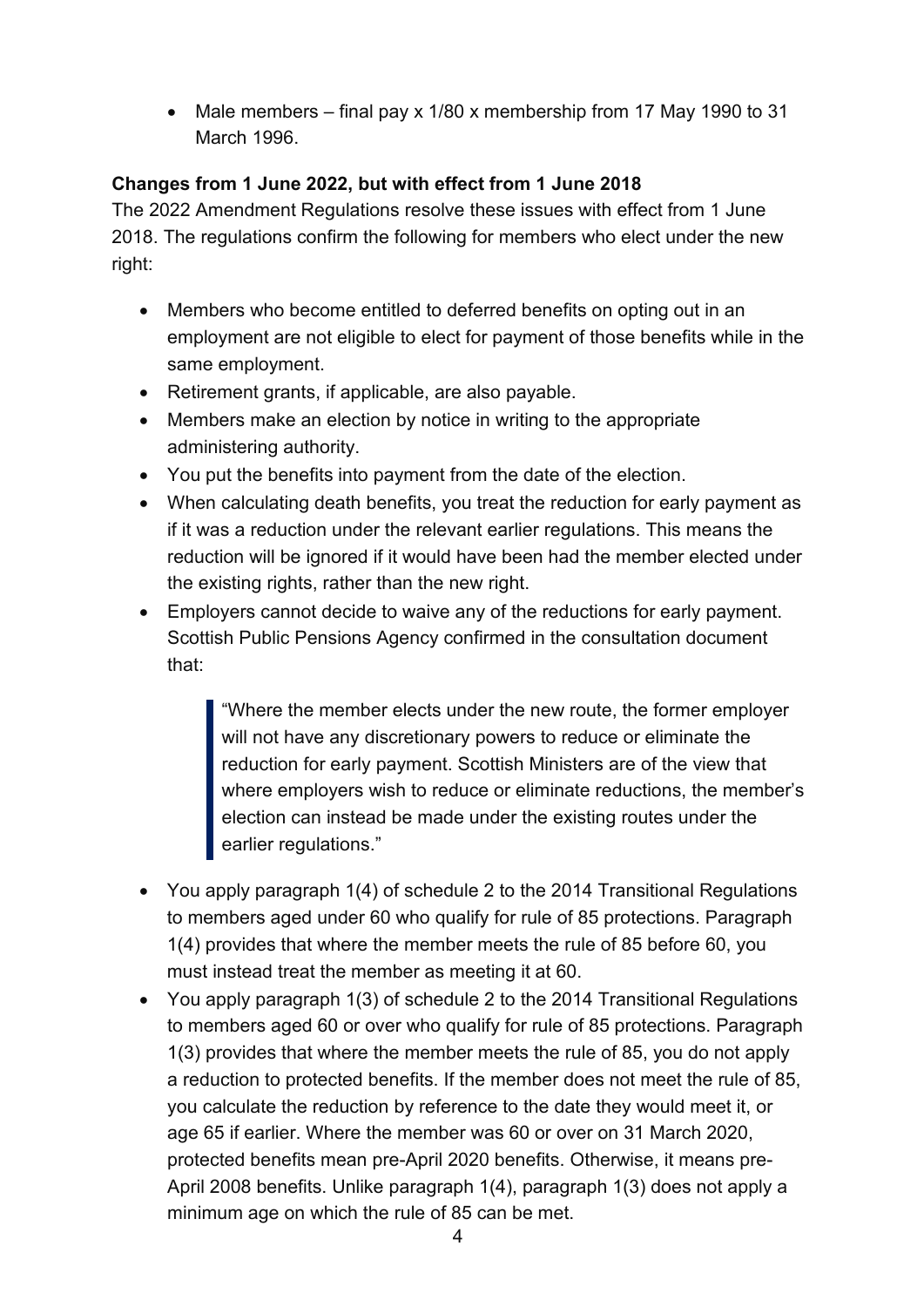- Employers cannot agree for paragraph 1(3) to apply to members aged under 60 at the date of making the request. If employers wish to reduce the reductions for early payment, the employer should treat the election as being made under the earlier regulations, ie under the rights that require employer consent. Paragraph 1(3) automatically applies to elections made under the existing rights under the 1998 and 2008 Benefit regulations.
- For members who left before 1 April 2009, you cannot reduce the benefits for early payment below the requisite benefits. For clarity, members can elect to commute pension for lump sum so that the pension is less than the requisite benefits.

#### **Impact**

The changes ensure that the regulations reflect the policy intent. We understand that you were already operating in line with the intention. Nonetheless, you will wish to ensure that you are treating these cases correctly.

#### **Relevant provisions**

- Regulations 3(13), 3(14), 3(15) of the 2014 Transitional Regulations
- Paragraphs 1(1), 1(2) and 1(3)(a) of schedule 2 to the 2014 Transitional **Regulations**
- Regulations 3, 5(a)(iii), 5(b) and 5(c)(ii) of the 2022 Amendment Regulations.

#### <span id="page-4-0"></span>**Right for pension credit members to elect for early payment**

#### **Summary before the changes**

Where you awarded a pension credit under the 1998 or 2008 Administration Regulations, the credit member may elect for early payment at a reduced rate between 60 and 65.

You will have awarded a credit under the 1998 Regulations where the sharing order's effective date was before 1 April 2009. You will have awarded a credit under the 2008 Administration Regulations where either:

- the order's effective date is between 1 April 2009 and 31 March 2015, or
- the order's effective date is after 31 March 2015, but the pension debit member has no post-March 2015 membership.

#### **Changes from 1 June 2022, but with effect from 1 June 2018**

The Scottish Government intended to use the 2019 Miscellaneous Regulations to give credit members awarded the credit under the 1998 or 2008 Administration Regulations the right to elect for early payment from 55, instead of from 60. It was intended that this would have effect from 1 June 2018.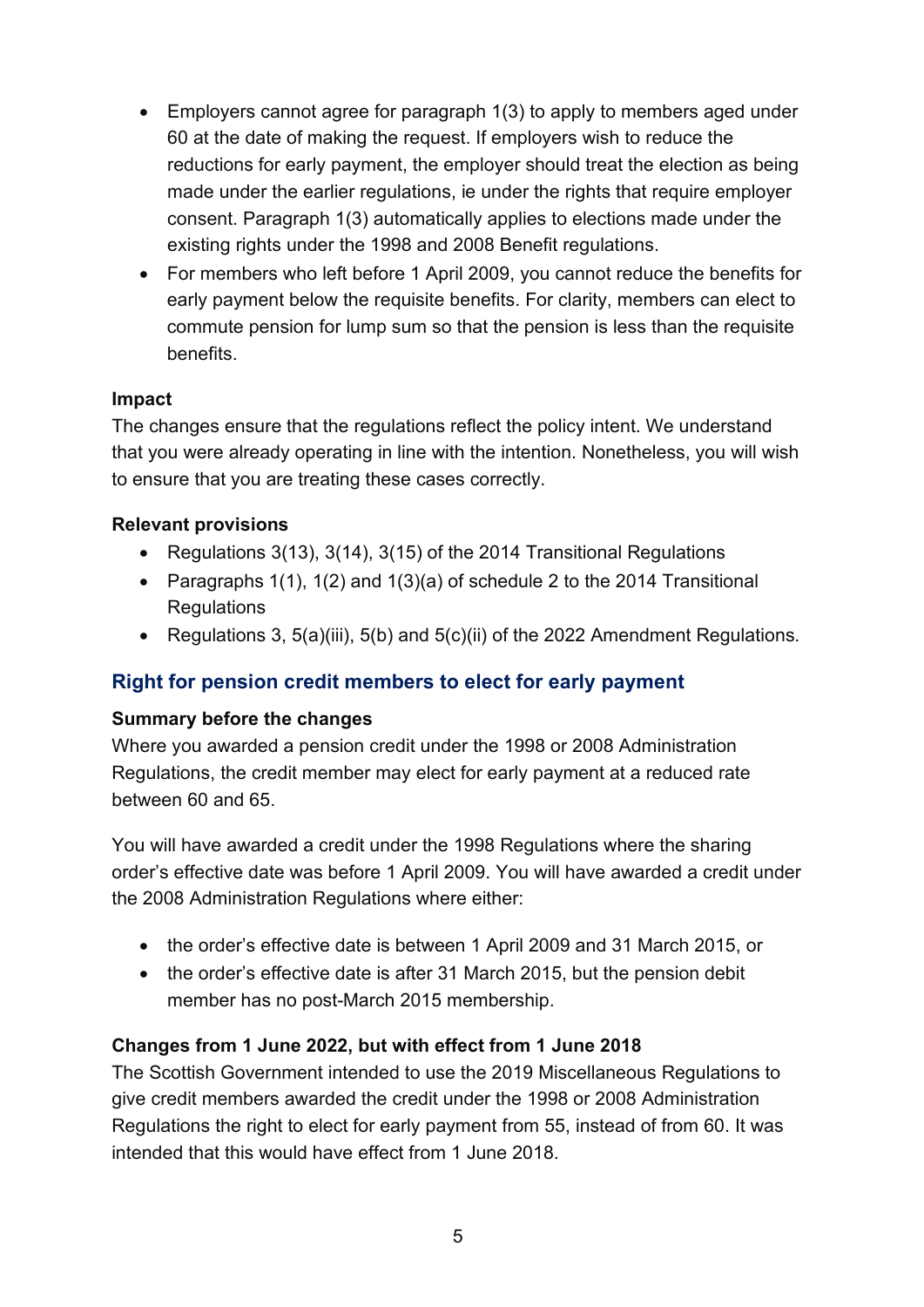However, those regulations mistakenly did not achieve the intention. The Scottish Government made clear to authorities their intention to correct this with retrospective effect to 1 June 2018.

The 2022 Amendment Regulations achieve the intention with effect from 1 June 2018.

#### **Impact**

You may already have implemented this change relying on the intention. If you chose to wait for the regulations to be amended, you will now need to update your processes and relevant communication materials.

In our view, the change will count as a material alteration under the Disclosure Regulations 2013. You will need to tell members awarded a credit under the 1998 or 2008 Administration Regulations that they can now elect for early payment from 55, rather than from 60. You should give the information before, or as soon as possible after, 1 June 2022. In any event, you must give the information by no later than 31 August 2022.

#### **Relevant provisions**

- Regulation 3(b) of the 2022 Amendment Regulations
- Regulations 3(16) and 3(17) of the 2014 Transitional Regulations
- Regulation 150(7) of the 1998 Regulations
- Regulation 95(7) of the 2008 Administration Regulations
- Regulation 8 of, and paragraph  $15(q)$  of schedule 2 to, the Disclosure Regulations 2013.

### <span id="page-5-0"></span>**Changes to survivor benefits**

The 2022 Amendment Regulations change the rules on survivor pensions. In particular, the rules on what membership you use when calculating survivor pensions in respect of membership before 1 April 2015.

The changes are made in response to two court cases: Walker v Innospec and Goodwin v Department for Education. The changes place surviving same-sex civil partners, survivors of married same-sex couples and male survivors of female married members in a similar position to female survivors of male married members.

The changes have effect for deaths occurring on or after 5 December 2005.

The 2022 Amendment Regulations also make several changes to confirm policy intent.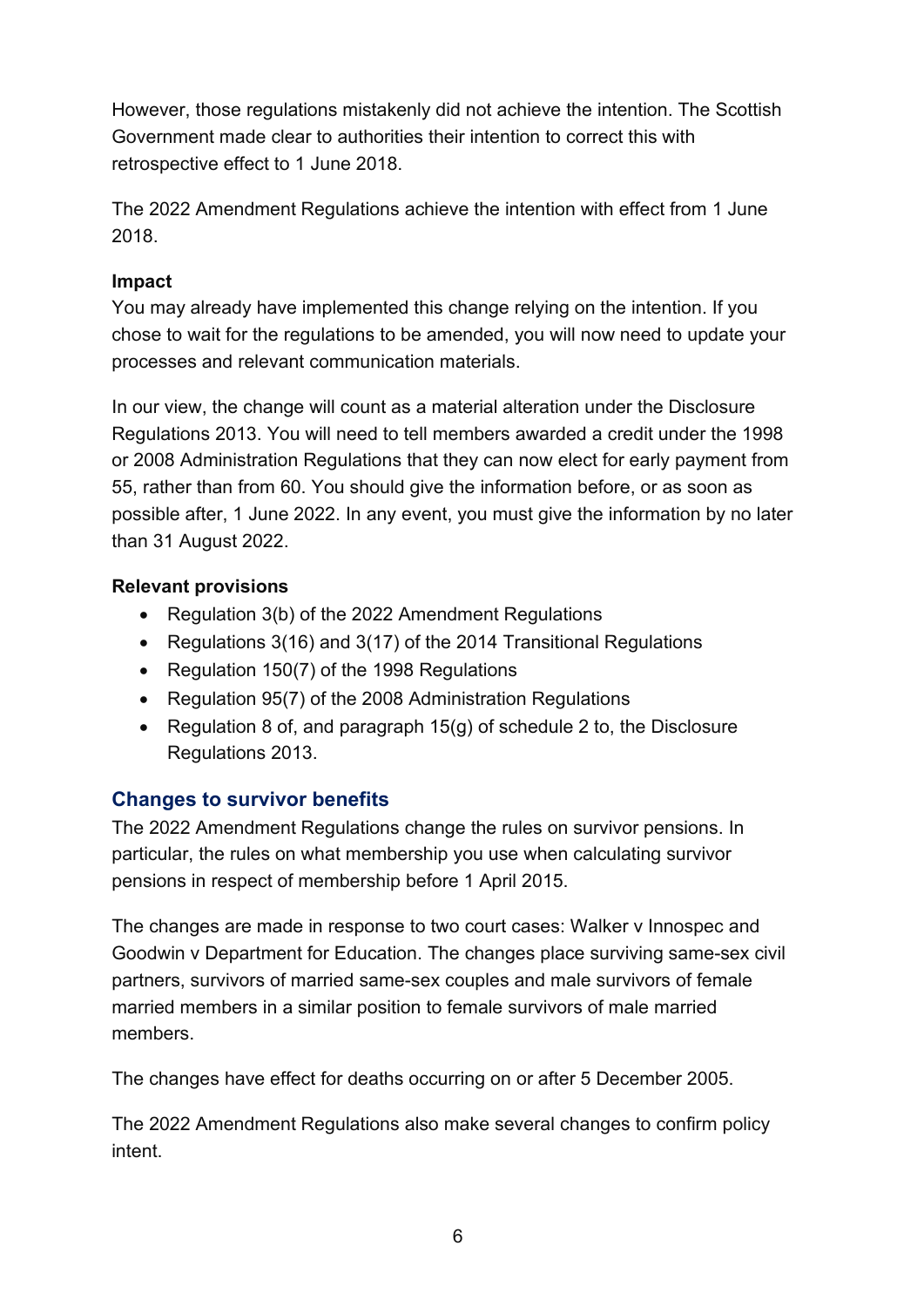#### **Impact**

You will need to amend your systems / calculations for future deaths.

You will also need to revisit calculations for past deaths. To help you understand the changes and identify the cases you will need to revisit, we will publish a technical guide. The guide sets out what membership you must include when calculating survivor pensions in respect of membership before April 2015.

The guide will confirm that if a member joined before 1 April 2015 and left on or after that date, you will need to calculate the survivor pension under the 2015 Scheme separately and add that figure to the survivor pension in respect of membership before 1 April 2015.

The Scottish Public Pensions Agency confirmed the following in [Circular 2022/04:](https://www.lgpslibrary.org/assets/sppacirc/202204.pdf)

"Where the recalculation of a partner's pension causes a reduction to the rate of an eligible child's pension, administering authorities will need to recalculate that child's pension and adjust future payments. We would not expect authorities to recoup past overpayments.

In our view, the changes will count as a material alteration under the Disclosure Regulations 2013. You will need to tell members who are potentially impacted about the changes. You should give the information before, or as soon as possible after, 1 June 2022. In any event, you must give the information by no later than 31 August 2022. In our view, the key points to cover are:

- changes have been made to the calculation of survivor pensions as a result of recent court cases
- the changes improve the calculation for surviving same-sex civil partners, survivors of same-sex marriages and male survivors of opposite-sex marriages
- the calculation now places these survivors in a similar position to female survivors of opposite-sex marriages
- generally, this means that:
	- where the marriage / civil partnership takes place after the member leaves the Scheme, we will use membership the member built up on or after 6 April 1978 to calculate the survivor pension
	- where the marriage / civil partnership takes place before the member leaves the Scheme, we will **also** use membership the member built up before 6 April 1978
- the changes apply to deaths on or after 5 December 2005.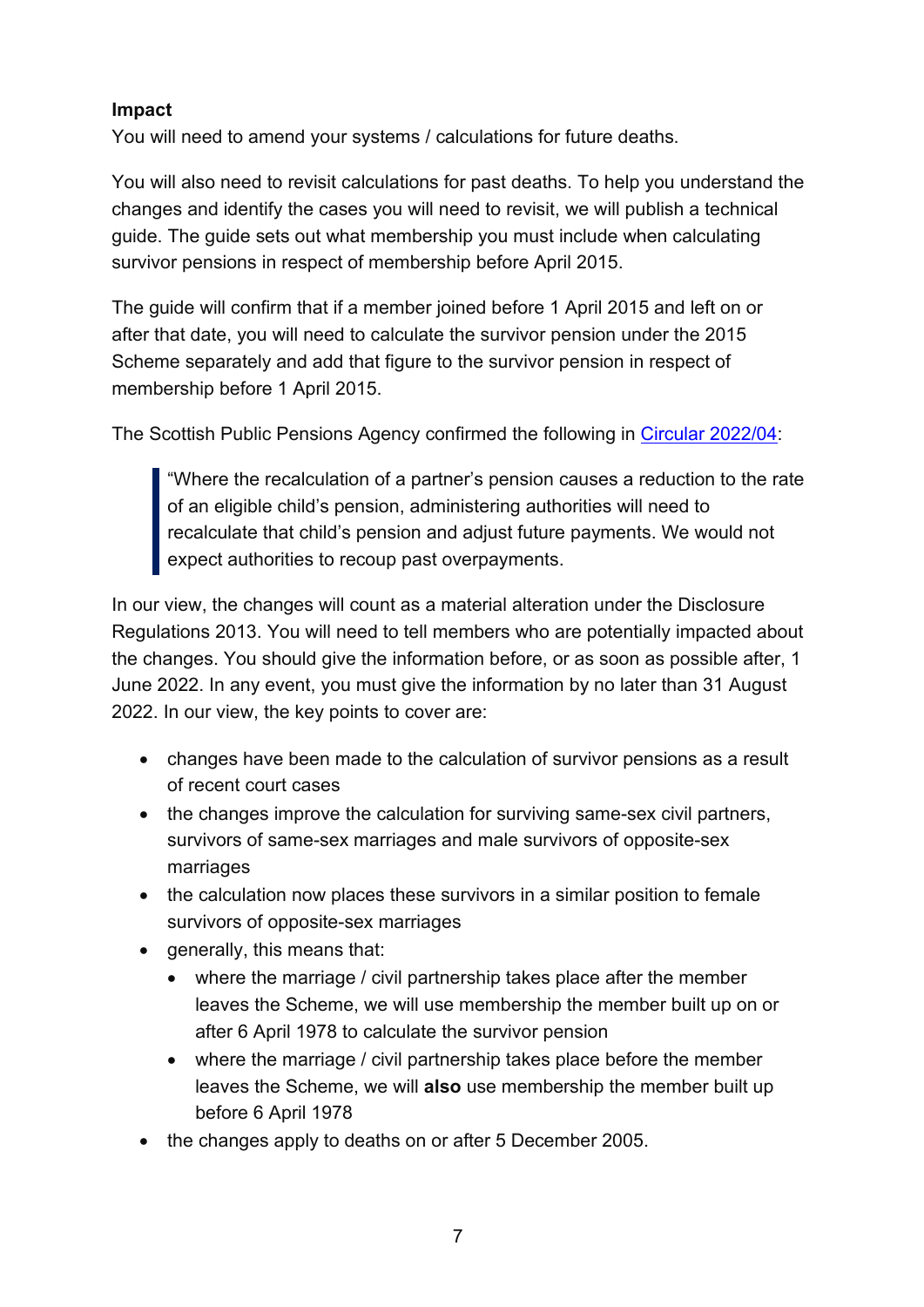#### **Relevant provisions**

- Regulation 4 of the 2022 Amendment Regulations 2022
- Regulation 17 of the 2014 Transitional Regulations 2022
- Regulation 8 of, and paragraph 15(b) of schedule 2 to, the Disclosure Regulations 2013.

#### <span id="page-7-0"></span>**APC factors**

#### **Summary before the changes**

You must determine the amount of additional pension contributions (APCs) in accordance with GAD guidance based on:

- the member's age at the time the APC arrangement starts, and
- the member's gender.

The GAD guidance sets out separate factors for males and females.

#### **Changes from 1 June 2022**

The 2022 Amendment Regulations delete the requirement to base the APC amount on the member's gender.

#### **Impact**

None.

However, we expect that GAD will issue new gender neutral APC factors over the next few months.

#### **Relevant provisions**

- Regulation 16(8)(b) of the 2018 Regulations
- Regulation 7 of the 2022 Amendment Regulations.

#### <span id="page-7-1"></span>**Changes to actuarial valuations**

#### **Summary before the changes**

You must obtain an actuarial valuation of the assets and liabilities of your fund every three years. The next valuation must be calculated as at 31 March 2023. Alongside each valuation, you must obtain a report and a rates and adjustments certificate.

The Scottish Public Pensions Agency is aware that some administering authorities obtain valuations on both an ongoing and cessation basis. It is felt that valuations on a cessation basis give a more realistic exit payment estimate to employers considering leaving.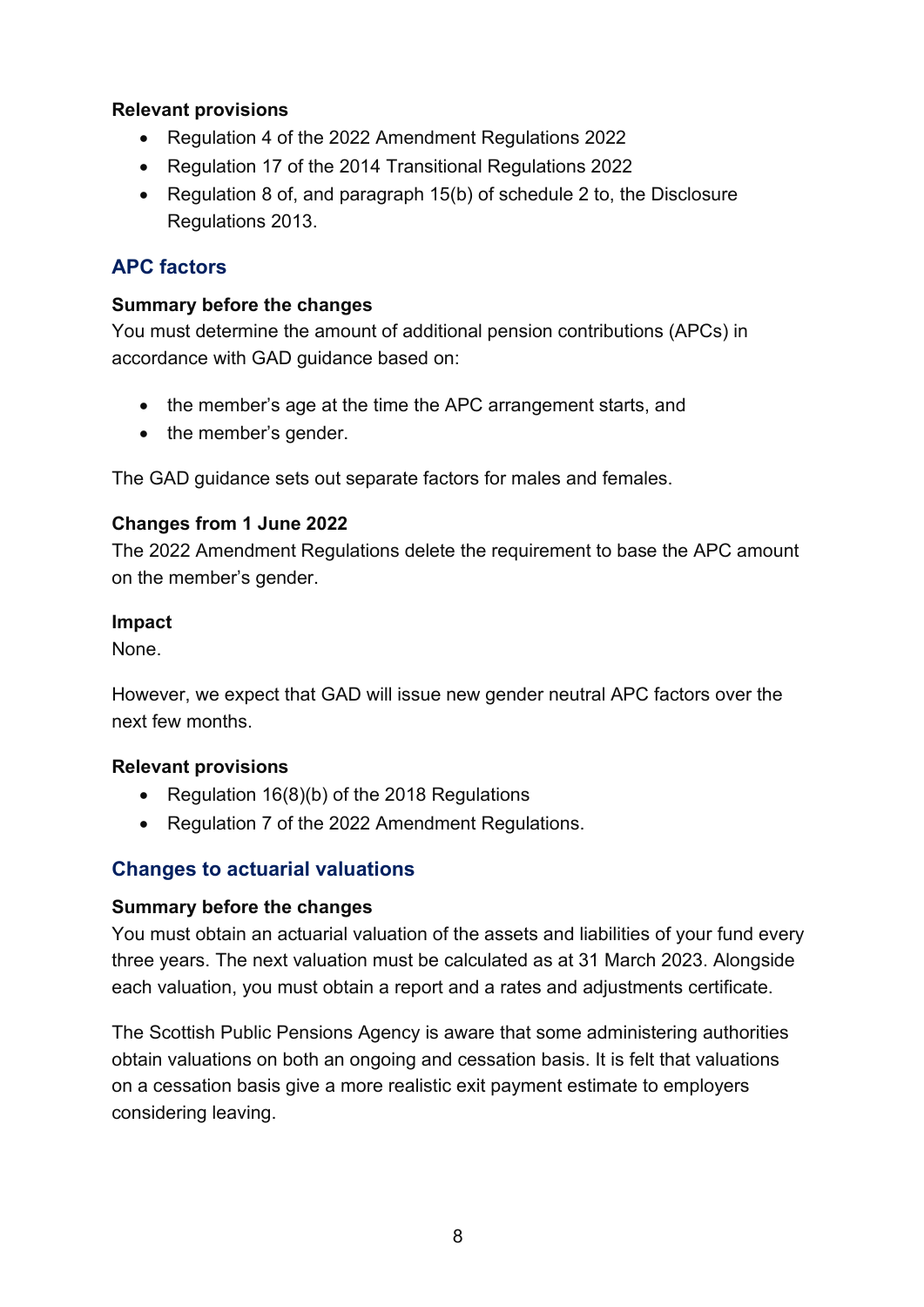#### **Changes from 1 June 2022**

The 2022 Amendment Regulations require you to obtain valuations on both an ongoing and cessation basis. The regulations also require the rates and adjustment certificate for an employer to specify the amount of liabilities arising in respect of their members as at the valuation date, assessed on both an ongoing and cessation basis.

The changes will apply from the next valuation as at 31 March 2023.

#### **Impact**

Discuss the changes with your actuary to ensure that you comply with the requirements from the next valuation.

#### **Relevant provisions**

- Regulation 9 of the 2022 Amendment Regulations
- Regulations 60(1)(a) and 60(6A) of the 2018 Regulations.

### <span id="page-8-0"></span>**Termination assessments**

#### **Summary before the changes**

When an employer becomes an exiting employer, you must obtain:

- an actuarial valuation as at the exit date of the fund's liabilities in respect of the employer's members, and
- a revised rates and adjustment certificate showing the exit payment or exit credit due.

Where an exiting employer is liable to pay an exit payment, you may suspend that liability. To exercise this, you must issue a written notice to the employer. The written notice is referred to in the regulations as a 'suspension notice'.

#### **Changes from 1 June 2022**

Where an administering authority has obtained an actuarial valuation for an exiting employer, the 2022 Amendment Regulations limit its ability to obtain a revised valuation before the relevant payment is made. The regulations require that each valuation must remain fixed for 90 days. It is hoped that this change will provide exiting employers with greater certainty on the exit payment amount.

The 2022 Amendment Regulations also require you to specify in a suspension notice the period during which it will apply. You may withdraw the notice earlier at your discretion.

#### **Impact**

Ensure that your processes and policies are in line with these changes.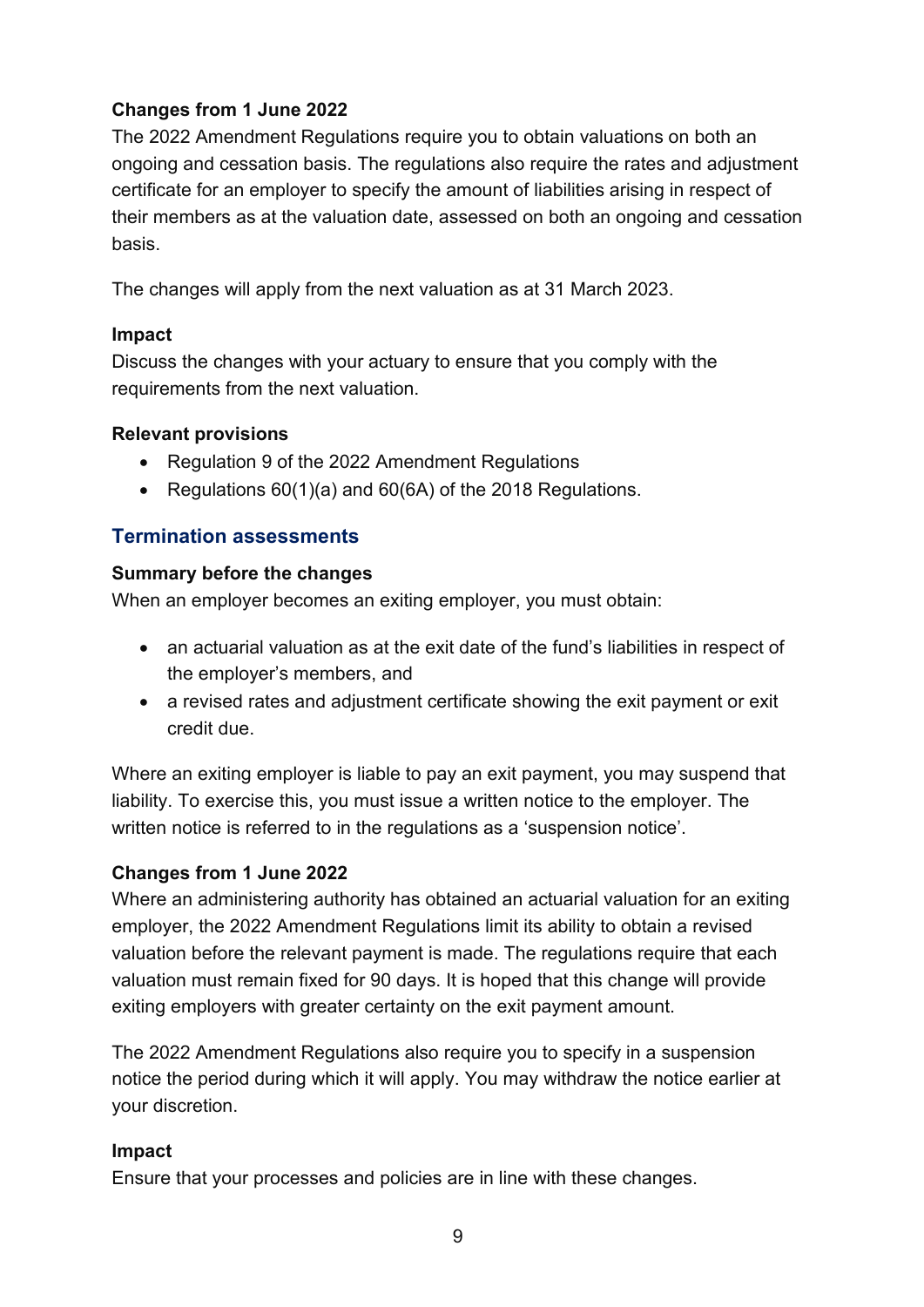#### **Relevant provisions**

- Regulation 10(1) of the 2022 Amendment Regulations
- Regulations 61(2), 61(2A) and 61(3) of the 2018 Regulations.

### <span id="page-9-0"></span>**Employer flexibilities**

### **Changes from 1 June 2022**

The 2022 Amendment Regulations give you three new flexibilities when dealing with your employers.

### Deferred debt agreements

The 2022 Amendment Regulations provide for deferred debt agreements.

A deferred debt agreement is a written agreement between the administering authority and an exiting employer. Under the agreement, the employer's liability to pay an exit payment is deferred and the employer continues to pay secondary rate employer contributions.

You may enter into a deferred debt agreement where:

- the employer's last active member has left your fund,
- you have set out your policy on deferred debt agreements in your funding strategy statement,
- you have consulted the exiting employer, and
- you have had regard to the views of an actuary appointed by you.

The regulations further set out:

- that the deferred debt agreement must provide for it to remain in place for a specified period
- The period can be varied if you and the deferred employer agree
- what you must include in a deferred debt agreement
- the circumstances when a deferred debt agreement ends
- the employer's duties while a deferred debt agreement is in force.

### Amending employer contributions between valuations

For each fund valuation, you must obtain a rates and adjustment certificate prepared by an actuary. The certificate sets out the employer contribution rates for each year of the relevant three-year period.

Currently, regulation 61(9) of the 2018 Regulations allows you to amend the rates and adjustment certificate between valuations in limited situations. For example, where an employer agrees to pay increased contributions to meet the cost of awarding additional pension.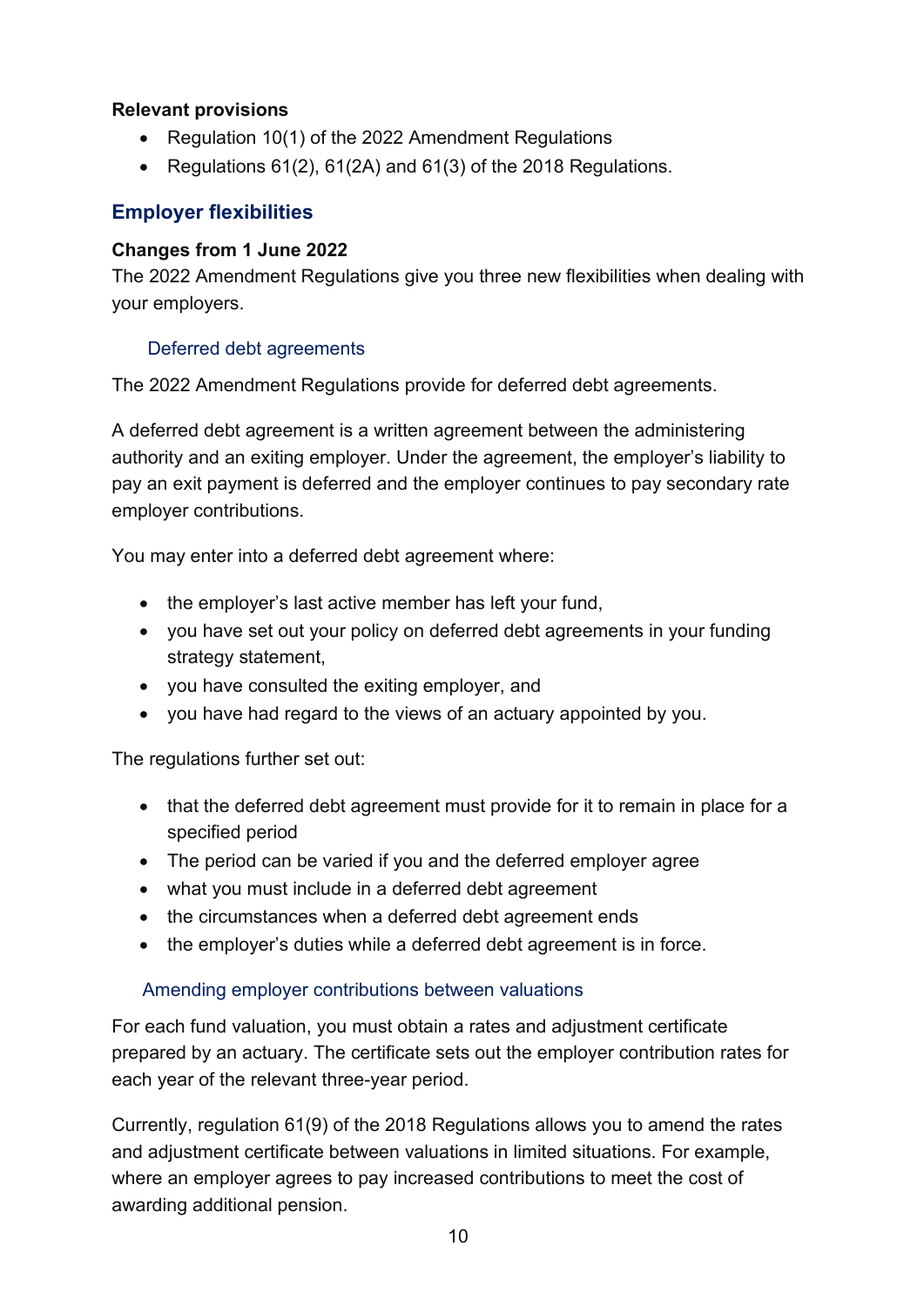The 2022 Amendment Regulations amend the 2018 Regulations to provide you with a new discretion to be able to do so.

Before you can exercise this new discretion, you must update your funding strategy statement, setting out your policy on amending contributions between valuations.

Once this is in place, you may exercise the discretion where:

- it appears likely to you that the amount of the liabilities arising or likely to arise has changed significantly since the last valuation,
- it appears likely to you that there has been a significant change in the ability of the employer (or employers) to meet scheme obligations, or
- an employer (or employers) has requested a review of the employer contributions and has undertaken to meet the costs of the review.

In revising the certificate, you must consult with the employer (employers) and have regard to the views of an actuary you appointed.

#### Spreading exit payments

When an employer becomes an exiting employer, you must obtain:

- an actuarial valuation as at the exit date of the fund's liabilities in respect of the employer's members, and
- a revised rates and adjustment certificate showing the exit payment or exit credit due.

Where an exit payment is due, the employer must make the payment over such period as you consider reasonable.

The 2022 Amendment Regulations provide you with a discretion to spread the exit payment. To do this, you would need to obtain a revision to the rates and adjustment certificate. The revised certificate must show the proportion of the payment the employer will pay each year over such period as you consider reasonable.

Before you can exercise this, you must update your funding strategy statement, setting out your policy on spreading exit payments.

In revising the certificate, you must consult with the employer and have regard to the views of an actuary you appointed.

#### **Impact**

Consider your policies on deferred debt agreements, amending contributions between valuations and spreading exit payments. Once decided, update your funding strategy statement.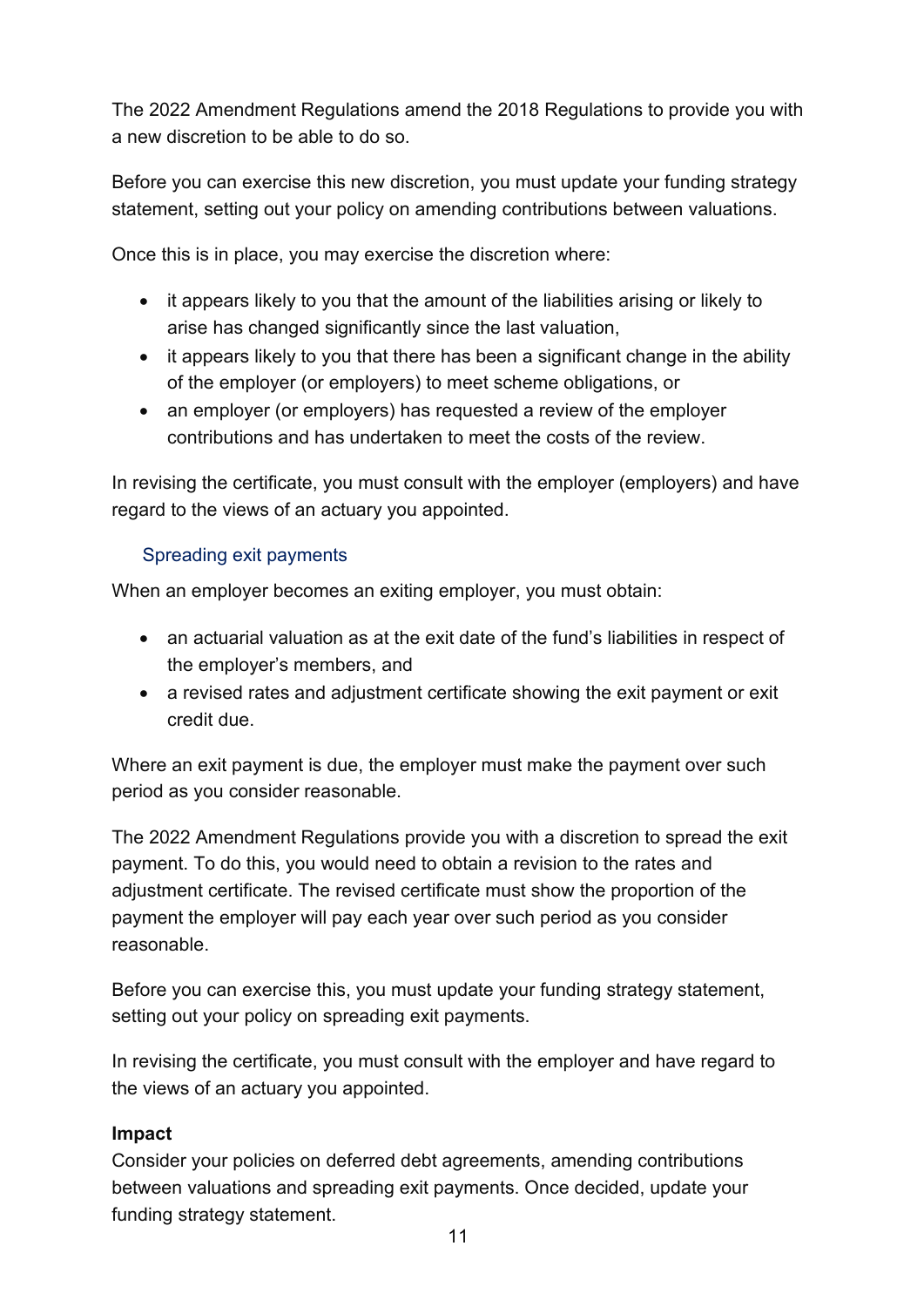#### **Relevant provisions**

- Regulations 10(2), 10(3) and 11 of the 2022 Amendment Regulations
- Regulations 61(4A) to (4G), 61(10), 61A and 61B of the 2018 Regulations.

### <span id="page-11-0"></span>**Minor technical changes**

The 2022 Amendment Regulations make the following minor technical changes. We do not expect that these will have any impact for you.

- Regulations 5(a)(i) and 5(c)(i) add references to elections made under the 1998 Regulations to schedule 2 to the 2014 Transitional Regulations. Schedule 2 sets out the rule of 85 protections. The additions have effect from 1 April 2015.
- Regulation 8 corrects errors in regulation 40 of the 2018 Regulations. Regulation 40 provides for eligible children's pensions payable on the death of active members. Regulation 40(9)(a)(v) incorrectly shows "39/240", whereas it should show "49/240". Regulation 40(10)(a)(vi) incorrectly shows "60/160", whereas it should show "60/120". The corrections have effect from 1 June 2018.
- Regulation 12 changes the employer cost cap percentage shown in regulation 101(1) of the 2018 Regulations from "15.5%" to "15.2%". Since setting 15.5 per cent, GAD identified an error in the original calculation. The change has effect from 1 April 2015.
- Regulation 13 deletes "under paragraph 3" in paragraph 6 of schedule 4 to the 2018 Regulations. Schedule 4 sets out who is the appropriate administering authority for a member. The deletion merely reflects the revocation of paragraph 3 by the 2019 Miscellaneous Regulations. The deletion has effect from 1 June 2018.
- Regulation 15 clarifies the effective date of paragraph 1(2) of the schedule to the Local Government Pension Scheme (Increased Pension Entitlement) (Miscellaneous Amendments) (Scotland) Regulations 2019. These regulations authorise GMP overpayments. Previously it was unclear whether paragraph 1(2) took effect from 5 April 2009 or had effect from 12 November 1979 to 8 April 2019. It should be the latter. The clarification has effect from 8 April 2019.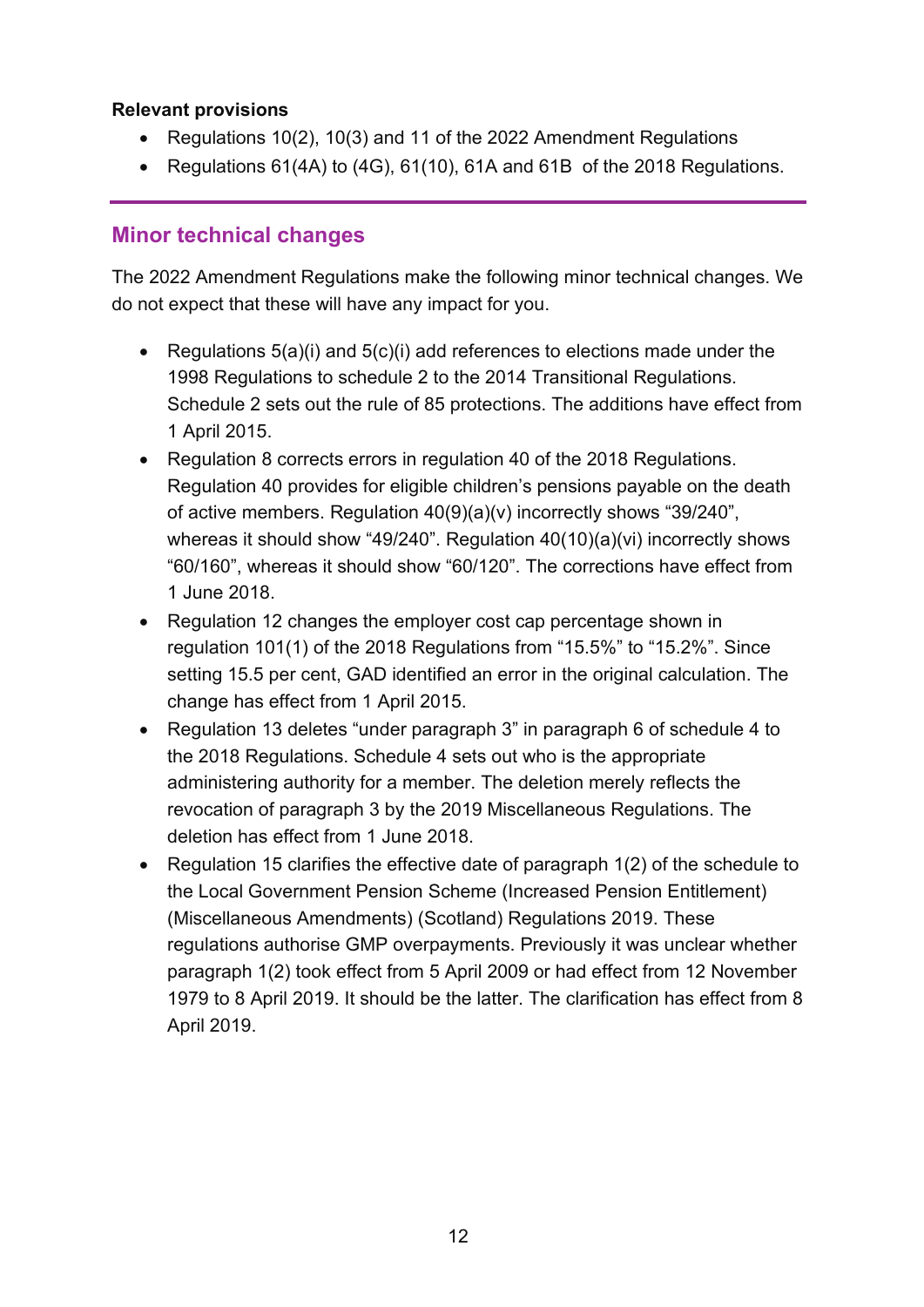### <span id="page-12-0"></span>**Useful links**

[LGA's pensions page](https://local.gov.uk/our-support/workforce-and-hr-support/local-government-pensions)

[LGPS member website \(England and Wales\)](https://www.lgpsmember.org/)

[LGPS member website \(Scotland 2015\)](https://calc.lgpsmember.org/scotlgps2015/apc/)

[LGPS Advisory Board website \(England and Wales\)](https://www.lgpsboard.org/)

[LGPS Advisory Board website \(Scotland\)](http://lgpsab.scot/)

[LGPS Regulations and Guidance website \(England and Wales\)](https://www.lgpsregs.org/)

[LGPS Regulations and Guidance website \(Scotland\)](https://www.scotlgpsregs.org/schemeregs/index.php)

[Public Sector Transfer Club](https://www.civilservicepensionscheme.org.uk/joining-the-pension-scheme/transfer-an-old-pension-into-your-civil-service-pension/public-sector-transfer-club/)

[Recognised Overseas Pension Schemes](https://www.gov.uk/guidance/check-the-recognised-overseas-pension-schemes-notification-list) that have told HMRC that they meet the conditions to be a ROPS and have asked to be included on the list.

### <span id="page-12-1"></span>**LGPS pensions section contact details**

If you have a technical query, please email query.  $q$  lgps  $@$  local.gov. uk and one of the team's LGPS pension advisers will get back to you.

**Joanne Donnelly (Head of Pensions – LGPS Scheme Advisory Board (E&W))** Telephone: 07464 532613 Email: [joanne.donnelly@local.gov.uk](mailto:joanne.donnelly@local.gov.uk)

**Lorraine Bennett (Senior Pensions Adviser – LGPC Secretariat)** Telephone: 07766 252847 Email: [lorraine.bennett@local.gov.uk](mailto:lorraine.bennett@local.gov.uk)

**Jayne Wiberg (Pensions Adviser – LGPC Secretariat)** Telephone: 07979 715825 Email: [jayne.wiberg@local.gov.uk](mailto:jayne.wiberg@local.gov.uk)

**Rachel Abbey (Pensions Adviser – LGPC Secretariat)** Telephone: 07827 307003

Email: [rachel.abbey@local.gov.uk](mailto:rachel.abbey@local.gov.uk)

**Steven Moseley (Pensions Adviser – LGPC Secretariat)** Telephone: 07780 227059 Email: [steven.moseley@local.gov.uk](mailto:steven.moseley@local.gov.uk)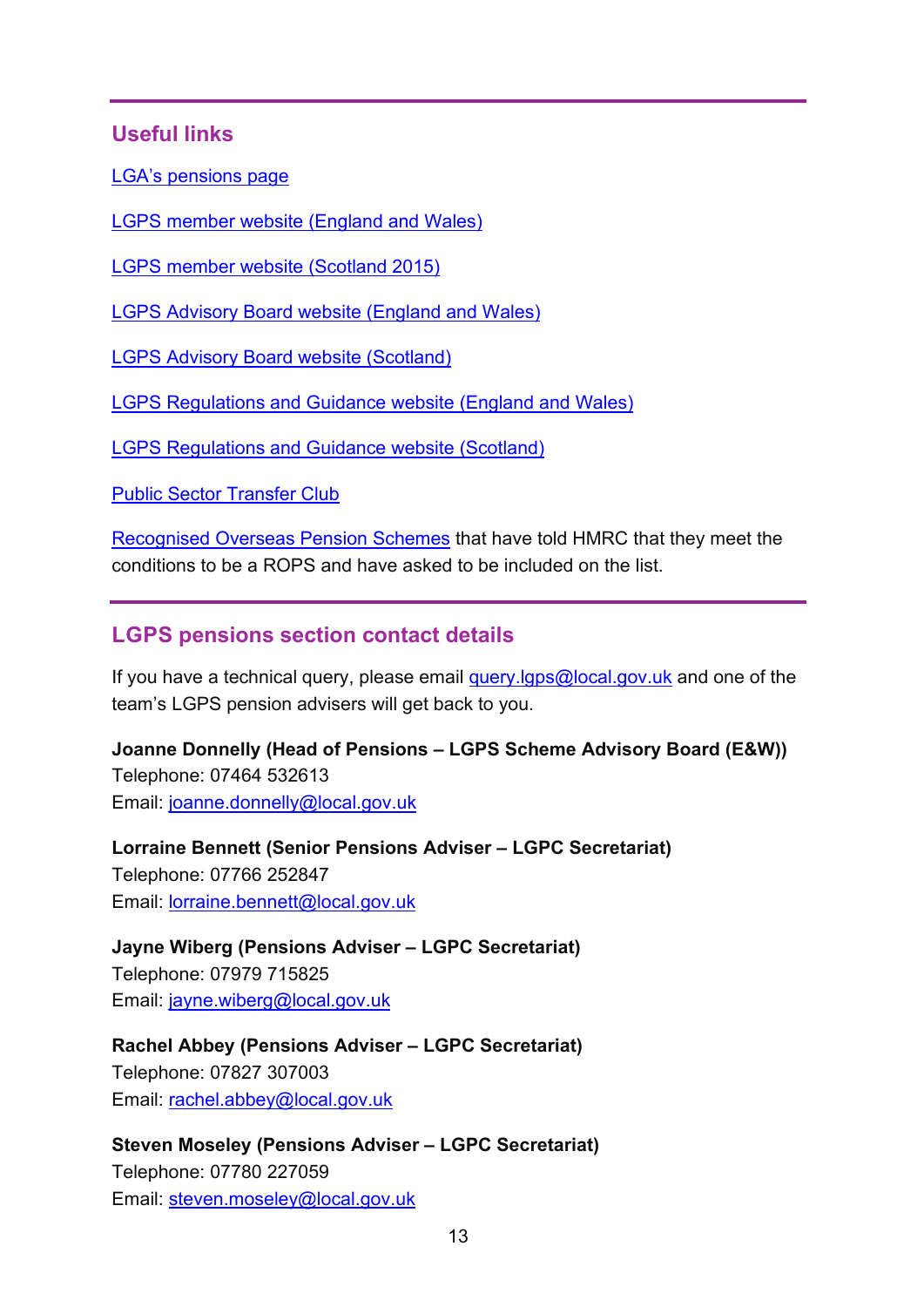### **Karl White (Pensions Adviser (Training) – LGPC Secretariat)** Telephone: 07464 652886 Email: [karl.white@local.gov.uk](mailto:karl.white@local.gov.uk)

**Lisa Clarkson (Pensions Adviser (Employer) – LGPC Secretariat)** Telephone: 07464 532596 Email: [lisa.clarkson@local.gov.uk](mailto:lisa.clarkson@local.gov.uk)

# **Jeremy Hughes (Senior Pensions Secretary – LGPS Scheme Advisory Board (E&W))**

Telephone: 07786 681936 Email: [jeremy.hughes@local.gov.uk](mailto:jeremy.hughes@local.gov.uk)

**Bob Holloway (Pensions Secretary – LGPS Scheme Advisory Board (E&W))** Telephone: 07919 562847 Email: [robert.holloway@local.gov.uk](mailto:robert.holloway@local.gov.uk)

**Gareth Brown (Research and Data Analyst – Pensions)** Telephone: 07785 407657 Email: [gareth.brown@local.gov.uk](mailto:gareth.brown@local.gov.uk)

### **Elaine English (LGPS Executive Officer)**

Telephone: 07909 988968 Email: [elaine.english@local.gov.uk](mailto:elaine.english@local.gov.uk)

## <span id="page-13-0"></span>**Further information**

### <span id="page-13-1"></span>**Copyright**

Copyright remains with Local Government Association (LGA). This bulletin may be reproduced without the prior permission of LGA provided it is not used for commercial gain, the source is acknowledged and, if regulations are reproduced, the Crown Copyright Policy Guidance issued by HMSO is adhered to.

### <span id="page-13-2"></span>**Disclaimer**

The information contained in this bulletin has been prepared by the LGPC Secretariat, a part of the Local Government Association (LGA). It represents the views of the Secretariat and should not be treated as a complete and authoritative statement of the law. Readers may wish, or will need, to take their own legal advice on the interpretation of any piece of legislation. No responsibility whatsoever will be assumed by the LGA for any direct or consequential loss, financial or otherwise, damage or inconvenience, or any other obligation or liability incurred by readers relying on information contained in this bulletin.